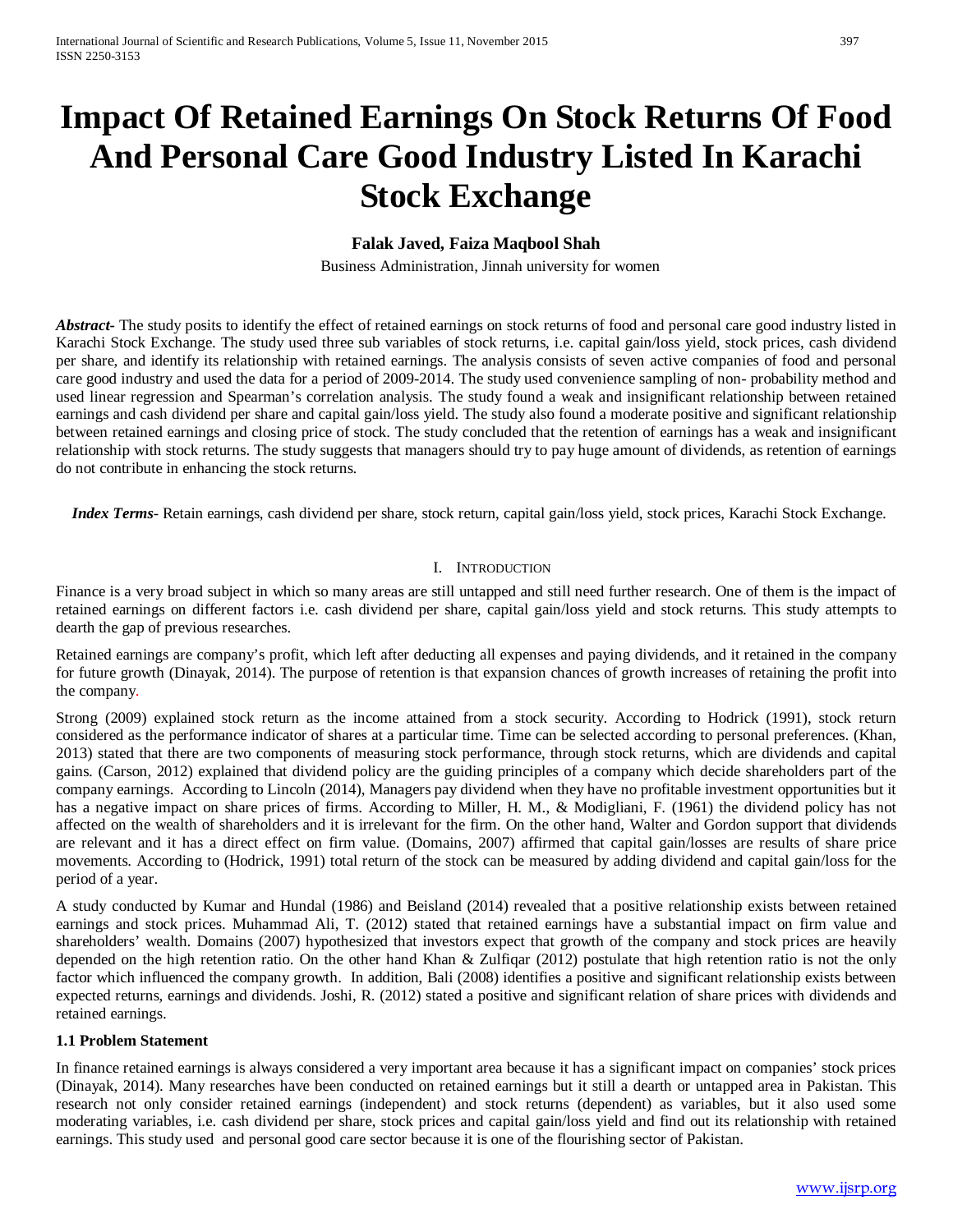What is the impact of retained earnings on stock returns of food and personal care good industry of Pakistan?

## **1.2 Research Questions**

This study, carried out to dearth the gap of previous researches. Various researches have done on retained earnings and its impact on various factors, but it is still an untapped area in Pakistan. The research questions of this study are:

- How stock prices affected by the retention ratio of firms in the food and personal care good industry?
- What relationship exists between retained earnings and cash dividend per share?
- What is the impact of retained earnings on capital gain/loss yield?

# **1.3 Objective Of The Study**

The purpose of this study is:

- To study the relationship between retained earnings and cash dividend per share
- To examine that how earning distribution affect the stock returns of food and personal care good industry of Pakistan.

# **1.4 Significance Of Study**

This study facilitates both corporate managers as well as investors. This study provides guidance to investors when making their investment strategies. This study enables investors to use retained earnings and information of financial statements to identify the future returns on stocks. The information is provided through this study helps portfolio managers in the allocation and valuation of stock price movements. This study also provides guidance to corporate managers to judge investors various reactions on different accounting information.

# **1.5 Limitations Of The Study**

There are some limitations and shortcomings in this study, which are as follows:

- Due to unavailability of data the study used only 7 companies in the food and personal care good industry as sample.
- This study, conducted on food and personal care good companies of Pakistan that might follow different accounting practices, industry, which may be deviated the results of the research.
- This study also conducted within a short period of time and in a workplace environment that restricted the researcher to consider more variables.

# **LITERATURE REVIEW**

#### **2.1 Introduction**

This chapter illustrates different researches conducted by diverse scholars on the impact of distributed and retained earnings on stock returns. By examining the past researches of different scholars, this section contours the conceptual framework of the study on impact of distributed and retained earnings on stock returns of food and personal care good companies listed in KSE 100 index.

#### **2.2 Previous Researches**

Thuranira, M. G. (2014) sought to find out the casual relationship between retained earnings and stock performance of NSE listed firms. The study followed descriptive research and collect the data during the period of 2009-2013. The study used regression and correlation analysis to identify the tendency of relationship among variables. The study findings established a weak and insignificant relationship between retained earnings and stock returns.

The impact of retained and distributed earnings and capital invested on stock prices was studied by Chughtai, A. R., Azeem, A., & Ali, S. (2014). Data of 99 listed companies in Pakistan used as a sample for the period of 2006-2011. The study used both descriptive analysis and panel regression analysis to deeply analyze the relationship among variables. The study findings indicate a positive and significant relationship between dividends and earnings with share prices and study also found no relationship between capital employed and retained earnings with stock prices.

Tariq, A., Kharal, M., Abrar, M., Ahkam, A., & Khan, M. S. (2014) tried to find out the relative importance of dividends and retained earnings. The study used the data of 66 nonfinancial companies listed in KSE during the period of 2007-2010. The study used regression and correlation analysis to identify the tendency of relationship among variables. The results from the study showed that dividends are more important as compared to retained earnings for the illustrative influence of stock prices in the KSE.

Another study conducted by Essays, UK. (November 2013) posit to find out the relationship between retained earnings on share prices of KSE listed firms. The data were collected during the period of 2005-2008 of 40 listed companies in the KSE. The study used simple linear regression analysis to find the relationship between variables. Evidence showed that a positive relationship exists between share prices and retained earnings.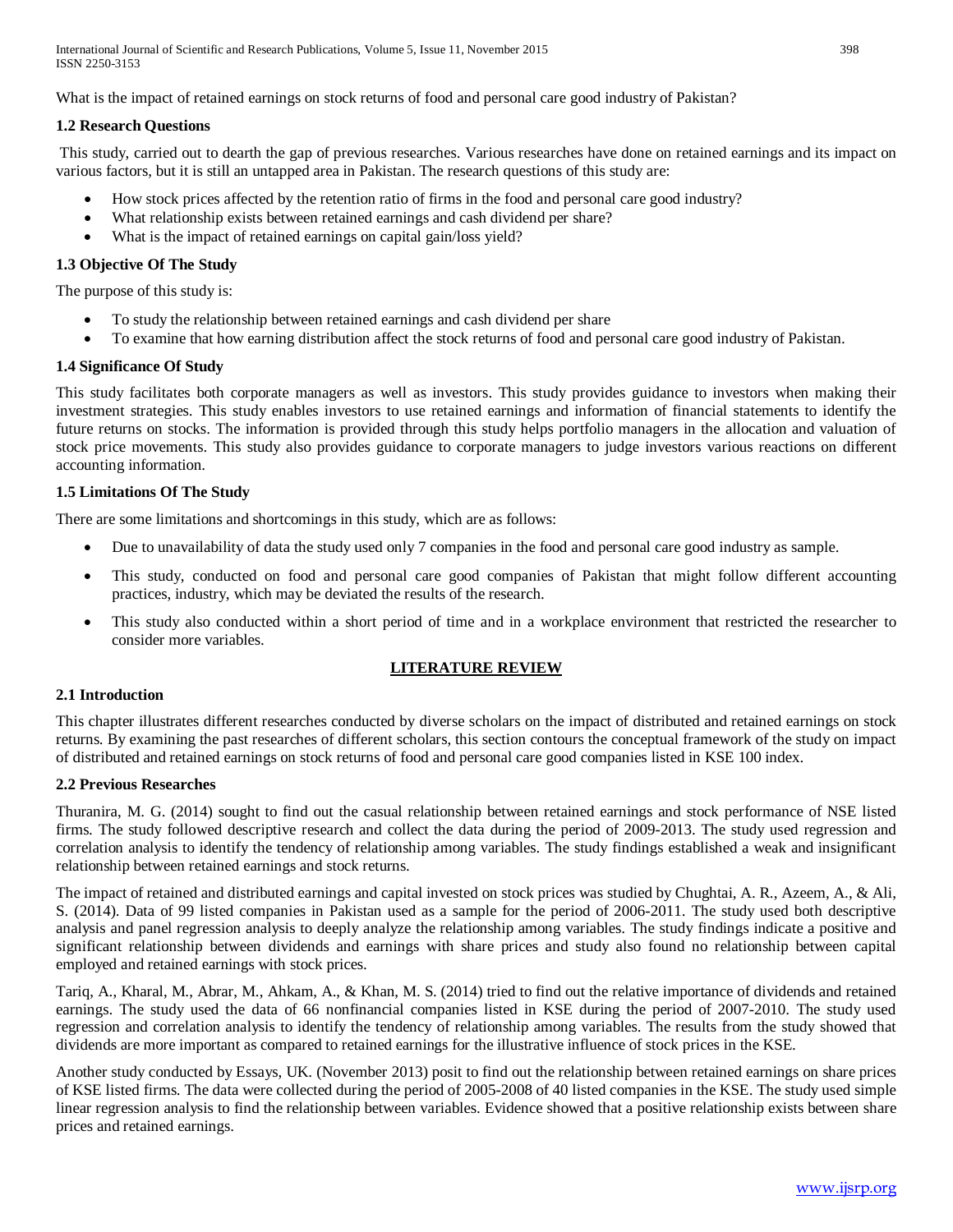Another study conducted by Mulama, L. W. (2014) to determine the factors of retained earnings in companies listed on the Nairobi Stock Exchange. The factors tested by the study are dividend payout, profitability, and firm size, the tangibility of assets, growth opportunities and leverage. The study used cross-sectional as well as a longitudinal research design to deeply analyze the facts. The data were collected during the period of 2009-2012 of 41 non-financial companies listed at NSE. The study used multiple regression models and also used SPSS tools. The findings of the study suggest that profitability had a weak positive relationship with retained earnings, whereas a weak negative relationship exists between retained earnings with growth opportunities and firm size. The evidence from the study also showed that retained earnings had insignificant or no relationship with dividend payout and significant relationship with the tangibility of assets. The study also found a sturdy or a strong negative relationship between retained earnings and leverage. The study strongly recommended that managers should consider both tangibility of assets and leverage while decide the best level of retained earnings. The study also recommended that while identifying the factors of retained earnings should include both unquoted and quoted firms.

The comparative importance of retained earnings and dividends on the movements of share prices in Bangladesh was studied by Khan, S. H. (2009). The data were collected during the period of 2000-2006 of 96 listed companies in Dhaka Stock Exchange (DSE). The study has used regression analysis to identify the dynamic relationship between different variables. The findings of the study suggest that dividends played a vital role as compared to retained earnings for the determination of share prices in Dhaka Stock Exchange (DSE

Another study conducted by Rafique, M. (2012) tried to determine the factors of dividend payout of non-financial firms listed in KSE 100 index. The study tested key illustrative variables which are corporate tax, firm size, profitability, earnings, growth and financial leverage. The study collected the data during the period of 2005-2010 of 53 non-financial firms listed in KSE 100 index. The study tested different regression model to identify the relation among variables. The evidence from the study showed that dividend payout had a positive relationship exists with firm's size and corporate tax. The study also found an insignificant relationship with the rest of the other illustrative variables in the context of Pakistan. The study strongly recommended that managers should focus more on retained earnings as compared to dividend payment in case of corporate tax. The study also showed that dividend is still an untapped area and more research work is still required on this subject.

Ouma, O. P. (2012) posits to identify the relationship between dividend payout and firms' performance of in companies listed on the Nairobi Stock Exchange. The study collected the data during the period of 2002-2010 of listed companies of NSE. The study used regression analysis to seek the relationship between variables. The evidence from the study showed that there is a considerable and positive relationship exists between dividend payout and firms' performance. The study also evidences the relevancy theory model of Walter's which indicate that dividend payout affect the firms' performance and dividends played a vital role in enhancing the firms' performance. The study also recommended that managers should take keen interest in making an attractive and relevant dividend policy to enhance its share holder's wealth.

Suliman, M., Ahmad, S., Anjum, M. J., & Sadiq, M. (2013) posit to find out the relationship between stock prices and dividend policy. The data were collected during the period of 2001-2011 of 35 listed companies of KSE. The study used panel data approach and regression analysis to find out the relationship between stock prices and other illustrative variables which are growing, earning volatility, firm size, dividend yield and earnings per share. The study found out that earnings per share and dividend yield has a negative relationship with stock prices. The study also concluded that firm size and growth in assets has a significant robust relationship with stock prices and it also evidence an insignificant relationship exits between earning volatility and stock prices in Pakistan. Nishat, M., & Irfan, C. M. (2004) also conducted the same study to identify the impact of dividend policy on stock returns. The study gathered the data of 160 listed companies of KSE during the period of 1981-2000. Evidence from the study proved that a significant positive relationship exists between stock prices and dividend policy.

Khan, A. B., & Zulfiqar, A. S. (2012) tried to find out the dependability of future profitability on distributed and retained earnings. The study collects the data of 86 listed companies of Pakistan during the period of 2004-2009. The study used regression analysis and correlation analysis to assess the relationship among variables. Evidence from the study indicated that retained earnings have a significant and strong impact on future earnings of firms of Pakistan.

The relationship between retained earnings, financial leverage, cash dividends and earnings per share on stock prices was examined by Al Troudi, W. (2013). The study used all the listed industrial companies of Amman Stock Exchange and collect the data during the period of 2005-2010. The study used regression analysis, unbalanced panel data approach and correlation analysis to observe the relationship between different variables. The results of the study showed that stock prices have a significant and positive relationship with earnings per share, cash dividends and retained earnings. The study also showed a non-significant, but a robust relationship between stock prices and financial leverage. The significance of this study is that it decrease the gap of preceding researches which were conducted in association between dividend policy and stock prices.

The impact of dividend policy on stock returns and the relevance of dividend policy for measuring stock return was investigated by Masum, A. A. (2014). The study used all thirty listed private commercial banks of Dhaka Stock Exchange (DSE). The data were collected during the period of 2007-2011 and used panel data approach, fixed effect model, random effect model and correlation analysis to identify the relationship between variables. The findings of the study showed a positive and strong relationship between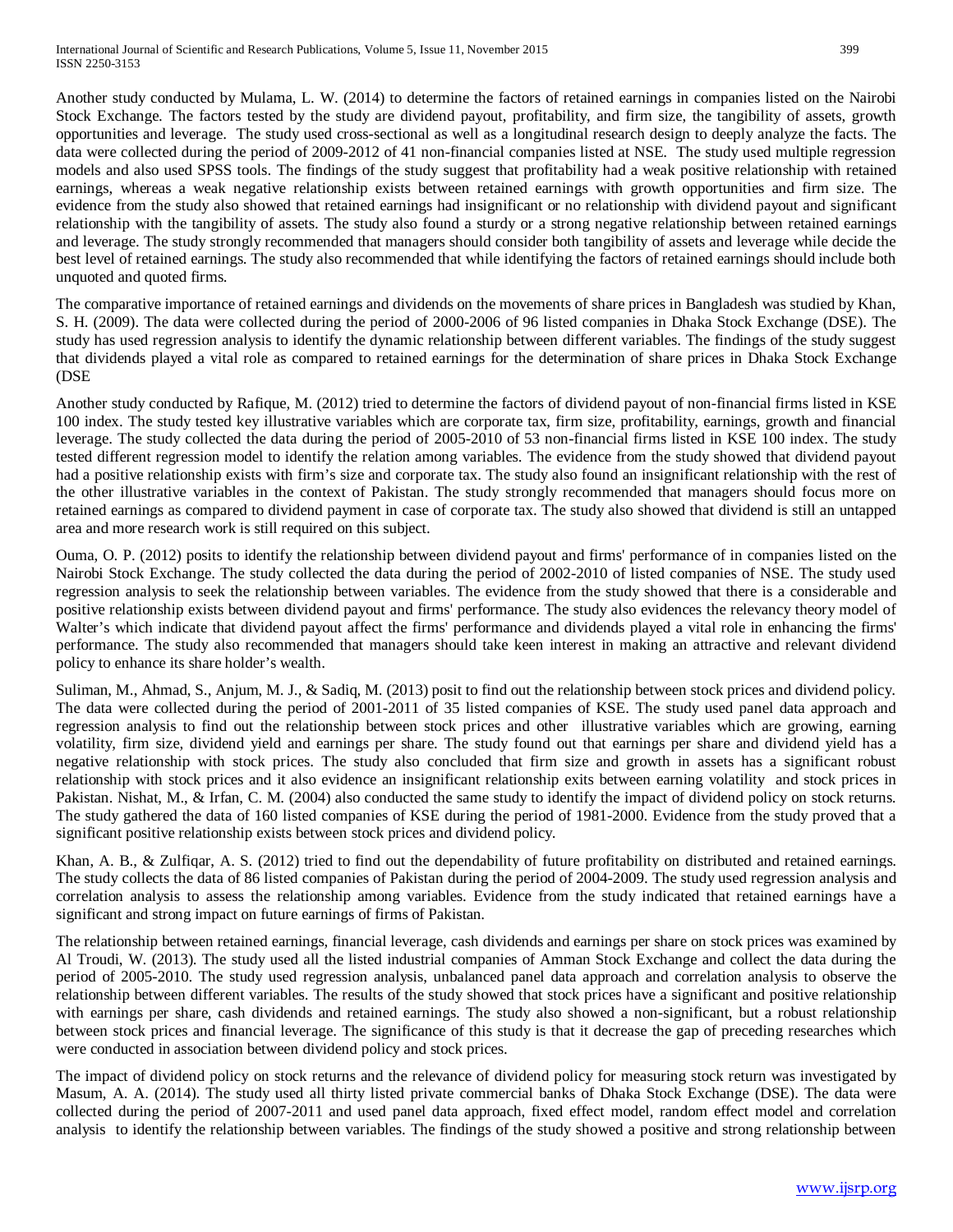dividend policy and stock prices. Joshi, R. (2012) also conducted the same study in Nepal on 117 banking and non-banking sector companies. The study collects the used the data of financial year 2010-2011 and used regression analysis to examine the effects of dividend on stock prices. The findings of the study proved that dividends has a manifest effect on stock prices as compared to retained earnings and a significant and positive relationship exist between both variables in perspective in Nepal.

Another study conducted by Ajanthan, A. (2013) who tried to find out the relevancy of dividend policy and the relationship between dividend payout and the firm's profitability. The data were collected of 16 listed restaurant companies of Colombo Stock Exchange (CSE). The study used both regression and correlation analysis to identify the tendency of relationship among variables. Evidence from the study showed that strong positive and significant relationship exists between dividend payout and firm profitability.

# **METHODOLOGY**

# **3.1 Introduction**

This section provides the details of procedures and methods used to conduct the study. The section contains the detailed information on research design, data collection sources and techniques and statistical technique used to analyze the data to achieve the desired results of the study.

# **3.2 Research Design**

The study used quantitative method and explanatory research design as the study posit to find out the causal relationship between retained earnings and stock returns. The philosophy of the study is positivism because the study do some addition in previous researches and this study also used the deductive approach because this study go from problem statement to the solution.

# **3.2.1 Sample Size**

This study selects 7 companies as a sample of the population of 21 companies listed in the food and personal care good sector of KSE. The study used convenience sampling of non- probability method. This method of sampling is selected on the basis of availability of data.

# **3.2.2 Time Horizon**

This research followed a longitudinal study because the study collects the secondary data of 7 food and personal care good companies during the period of 2009-2014. Due to availability of the data of only 6 years, this study only selects 7 companies from the food and personal care good sector as a sample.

#### **3.2.3 Data Collection Sources**

The study used the data is secondary in nature. The advantage of secondary data is that it can easily available, For this research secondary data was the best option as this research posit to examine the relationship between retained earnings and different variables which could only be achieved by analyzing past trends and data. The study used 7 food and personal care good companies as sample which are listed on Karachi Stock Exchange (KSE). The companies were selected on the basis of availability of variables such as cash dividend per share, retained earnings, capital gain/loss yield and stock prices. The study used panel data of selected companies during the period of 2009-2014. Annual reports of selected companies were used to collect the data which are available on companies' websites and also available on KSE website.

# **3.2.4 Hypothesis Of The Study**

The study tested the following hypothesis:

- Ho: There is no relationship between retained earnings and cash dividend per share.
- Ha: There is a relationship between retained earnings and cash dividend per share.
- Ho: There is no relationship between retained earnings and stock prices.
- Ha: There is a relationship between retained earnings and stock prices.
- Ho: There is no relationship between retained earnings and capital gain/loss yield.
- Ha: There is a relationship between retained earnings and capital gain/loss yield.

#### **3.3 Data Analysis**

This study used linear regression and Spearman's correlation analysis. IBM SSPS version 19 were implemented to identify the strengthening of relationships between different variables.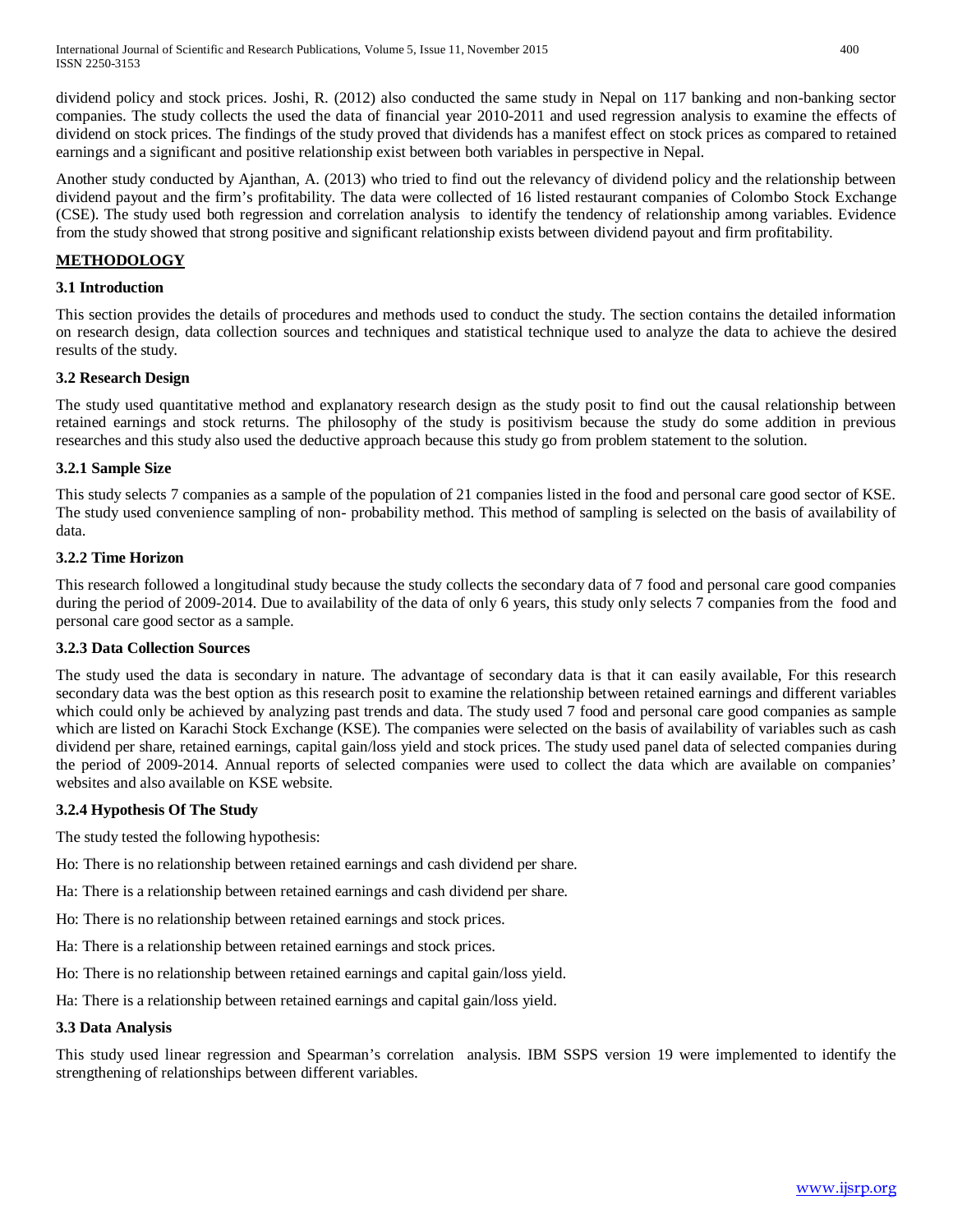# **DATA ANALYSIS AND RESULTS**

#### **4.1 Introduction**

This chapter illustrates the study's findings and results which were set out in research methodology and objectives. The study posits to identify the effect of retained earnings on stock returns of food and personal care good industry listed in KSE 100 index. The study used three sub variables of stock returns, i.e. capital gain/loss yield, stock prices and cash dividend per share and identify its relationship with retained earnings. The analysis consists of 7 active companies of food and personal care good industry and used the data for a period of 6 years. The analysis was conducted on 5% level of confidence.

#### **4.2 DESCRIPTIVE ANALYSIS:**

#### **Table 4.1**

| <b>Descriptive Statistics</b> |    |                  |                  |                  |                       |                 |      |  |
|-------------------------------|----|------------------|------------------|------------------|-----------------------|-----------------|------|--|
|                               | N  | <b>Minimu</b>    | <b>Maximum</b>   | Mean             | <b>Std. Deviation</b> | <b>Skewness</b> |      |  |
|                               |    | m                |                  |                  |                       |                 |      |  |
|                               |    | <b>Statistic</b> | <b>Statistic</b> | <b>Statistic</b> | <b>Statistic</b>      | <b>Statist</b>  | Std. |  |
|                               |    |                  |                  |                  |                       | ic              | Erro |  |
|                               |    |                  |                  |                  |                       |                 | r    |  |
| <b>Cash Dividend</b>          | 42 | $\Omega$         | 163              | 38.59            | 50.334                | .944            | .365 |  |
| per share                     |    |                  |                  |                  |                       |                 |      |  |
| <b>Retained</b>               | 42 | $-433000$        | 3885343          | 691772.74        | 1045608.517           | 1.510           | .365 |  |
| <b>Earnings</b>               |    |                  |                  |                  |                       |                 |      |  |
| <b>Closing stock</b>          | 40 | 20               | 11204            | 2187.09          | 3207.628              | 1.568           | .374 |  |
| prices                        |    |                  |                  |                  |                       |                 |      |  |
| Capital                       | 39 | $-.80$           | 3.34             | .4097            | .75272                | 1.491           | .378 |  |
| gain/loss yield               |    |                  |                  |                  |                       |                 |      |  |
| Valid N                       | 39 |                  |                  |                  |                       |                 |      |  |
| (listwise)                    |    |                  |                  |                  |                       |                 |      |  |

Table 1 reveals a brief descriptive statistics of different variables in which the very first dependent variable is cash dividends per share. The average cash dividend per share is Rs 38.59 and the highest and lowest value for cash dividend per share was Rs 163 and Rs 0 along with standard deviation of 50.334. It shows that in Food personal care good industry some companies paid no dividend whereas few companies paid a very high amount of dividends. The skewness of the cash dividend per share in statistic was .944 whereas the standard error was .365.

Retained earnings are the first independent variable. Its mean value is Rs 6.92E5 along with standard deviation of 1045608.524 and its highest and lowest values are Rs 3885343 and Rs -433000 and skewness in statistics was 1.510 and standard error was .365. It shows that some companies in food and personal care good industry suffer from losses, whereas few retain a huge amount of earnings.

The second dependent variable is closing price of stock. The average value of stock prices is Rs 2187.09 along with standard deviation of 3207.628. The highest and lowest value of stock prices is Rs 11204 and Rs 20 and skewness in statistics was 1.568 and standard error was .374. It shows that a very high difference of stock prices among companies in food and personal care good industry.

The last dependent variable is capital gain/ loss yield. Its mean value is .4097 along with standard deviation of .75272 and its highest and lowest value is 3.34 and -.80 and skewness in statistics was 1.491 and standard error was .378. It indicates that few firms suffer from losses and give capital loss to shareholders whereas few firms provide a very huge amount of capital gain to its shareholders.

#### **4.3 CORRELATION ANALYSIS**

The correlation explains the strength and direction of the relationship among variables. The study implied Spearman correlation as the skewness values of all variables are greater than one. The analysis of correlation is given below:

#### **Hypothesis 1:**

# **Table 4.2**

| <b>Correlations</b> |              |             |                            |                                    |  |  |  |
|---------------------|--------------|-------------|----------------------------|------------------------------------|--|--|--|
|                     | Model        |             | Cash dividend per<br>share | <b>Retained</b><br><b>Earnings</b> |  |  |  |
|                     |              |             |                            |                                    |  |  |  |
| Spearman's          | Cash         | Correlation | .000                       |                                    |  |  |  |
| rho                 | dividend per | Coefficient |                            |                                    |  |  |  |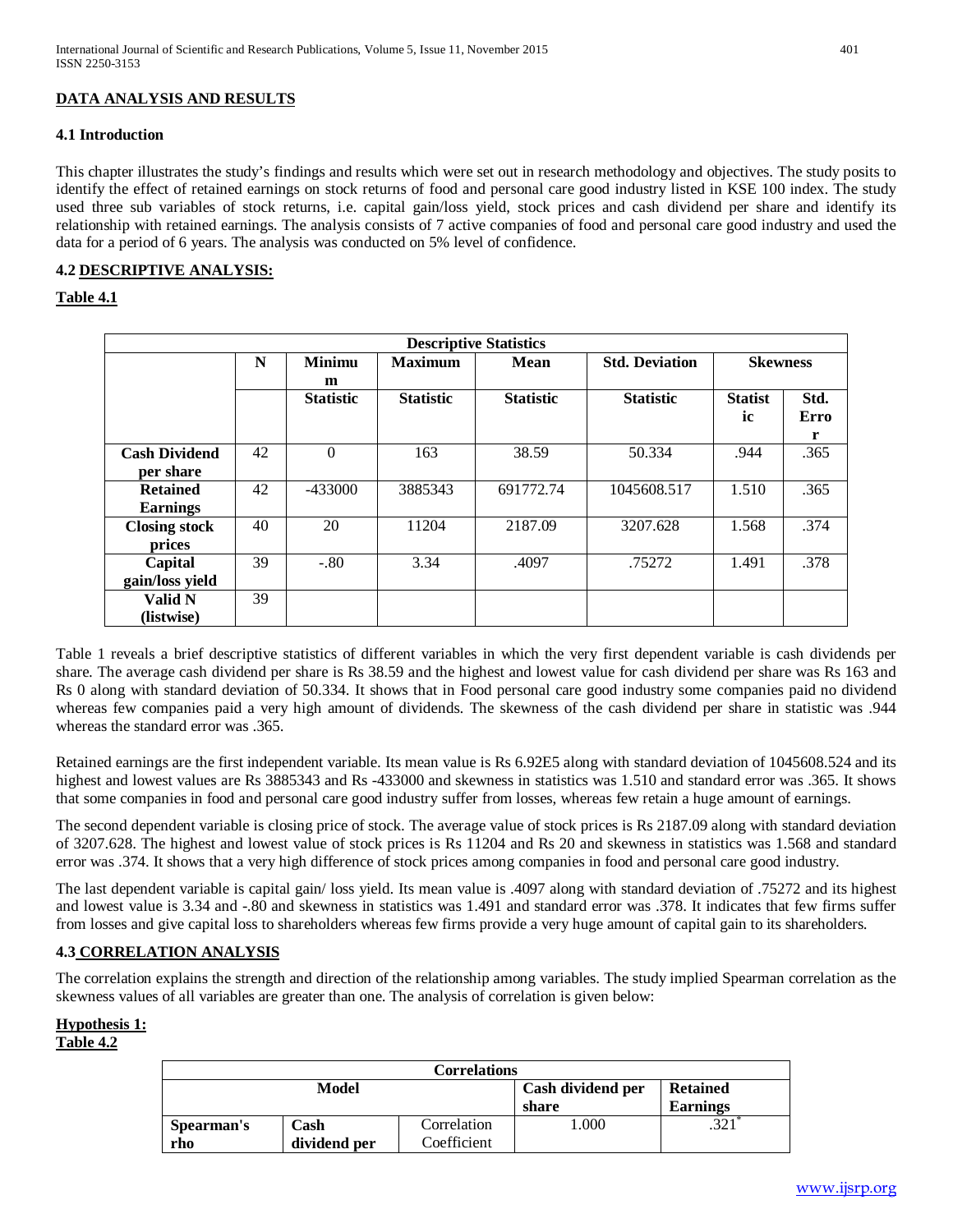| share           | Sig.         |       | .038  |
|-----------------|--------------|-------|-------|
| (Dependent)     | (2-tailed)   |       |       |
|                 |              | 42    | 42    |
| <b>Retained</b> | Correlation  | .321' | 1.000 |
| <b>Earnings</b> | Coefficient  |       |       |
| (Independent)   |              |       |       |
|                 | Sig.         | .038  |       |
|                 | $(2-tailed)$ |       |       |
|                 |              | 42    | 42    |

Table 4.2 indicates the tendency of relationship between variables. The table showed the correlation coefficient between retained earnings and cash dividend per share is .321 which implies a weak positive relationship between variables. The results implied that in food and personal care good industry, higher or lower the retained earnings will not influence the cash dividends. The study sought to find out the relationship between retained earnings and cash dividend per share.

# **4.4 REGRESSION ANALYSIS**

#### **Table 4.2.1 Analysis of Variance**

|              | <b>ANOVA</b> <sup>b</sup>                    |                                                |    |                    |       |                |  |  |  |
|--------------|----------------------------------------------|------------------------------------------------|----|--------------------|-------|----------------|--|--|--|
| <b>Model</b> |                                              | <b>Sum of Squares</b>                          | df | <b>Mean Square</b> |       | Sig.           |  |  |  |
|              | Regression                                   | 9137.664                                       |    | 9137.664           | 3.858 | $.056^{\circ}$ |  |  |  |
|              | Residual                                     | 94734.328                                      | 40 | 2368.358           |       |                |  |  |  |
|              | Total                                        | 103871.992                                     | 41 |                    |       |                |  |  |  |
|              | a. Predictors: (Constant), Retained Earnings |                                                |    |                    |       |                |  |  |  |
|              |                                              | b. Dependent Variable: Cash Dividend per share |    |                    |       |                |  |  |  |

Results revealed in ANOVA showed the probability value of .056a which depict that the model of regression was insignificant in establishing a relationship between cash dividend per share and retained earnings since P value was larger than  $\alpha$  =0.05. With the Fdistribution table, the F (1, 40) with  $\alpha$  =0.05 was 4.08 which was larger than F- critical value= 3.858. By critical analysis of both P value and F critical value, it indicates that the model of regression was insignificant. The study fails to reject the null hypothesis as P value is greater than  $\alpha = 0.05$ .

#### **Table 4.2.2 Model Coefficient**

|       | <b>Coefficients<sup>a</sup></b>                |                                    |                   |                                            |       |      |  |  |  |
|-------|------------------------------------------------|------------------------------------|-------------------|--------------------------------------------|-------|------|--|--|--|
| Model |                                                | <b>Unstandardized Coefficients</b> |                   | <b>Standardized</b><br><b>Coefficients</b> |       | Sig. |  |  |  |
|       |                                                | в                                  | <b>Std. Error</b> | <b>Beta</b>                                |       |      |  |  |  |
|       | (Constant)                                     | 28.715                             | 9.037             |                                            | 3.177 | .003 |  |  |  |
|       | Retained                                       | 1.428E-5                           | .000              | .297                                       | 1.964 | .056 |  |  |  |
|       | Earnings                                       |                                    |                   |                                            |       |      |  |  |  |
|       | a. Dependent Variable: Cash Dividend per share |                                    |                   |                                            |       |      |  |  |  |

The model showed the relationship between retained earnings and cash dividend per share. The equation of model coefficient is Cash dividend per share = 28.715 + 1.428E-5x, where x is the retained earnings. This equation interprets that a one Rupee increase in retained earnings will increase the cash dividend per share on average by Rupee 1.428E-5. It also interprets that if retained earnings were zero than cash dividend per share will increase by 28.715. As the P Value was .056 which is greater than the accepted threshold of  $\alpha$  =0.05 and thus the relationship is insignificant. The evidence showed that there is an insignificant effect on the change of retained earnings on cash dividend per share of food and personal care good industry listed in KSE 100 index.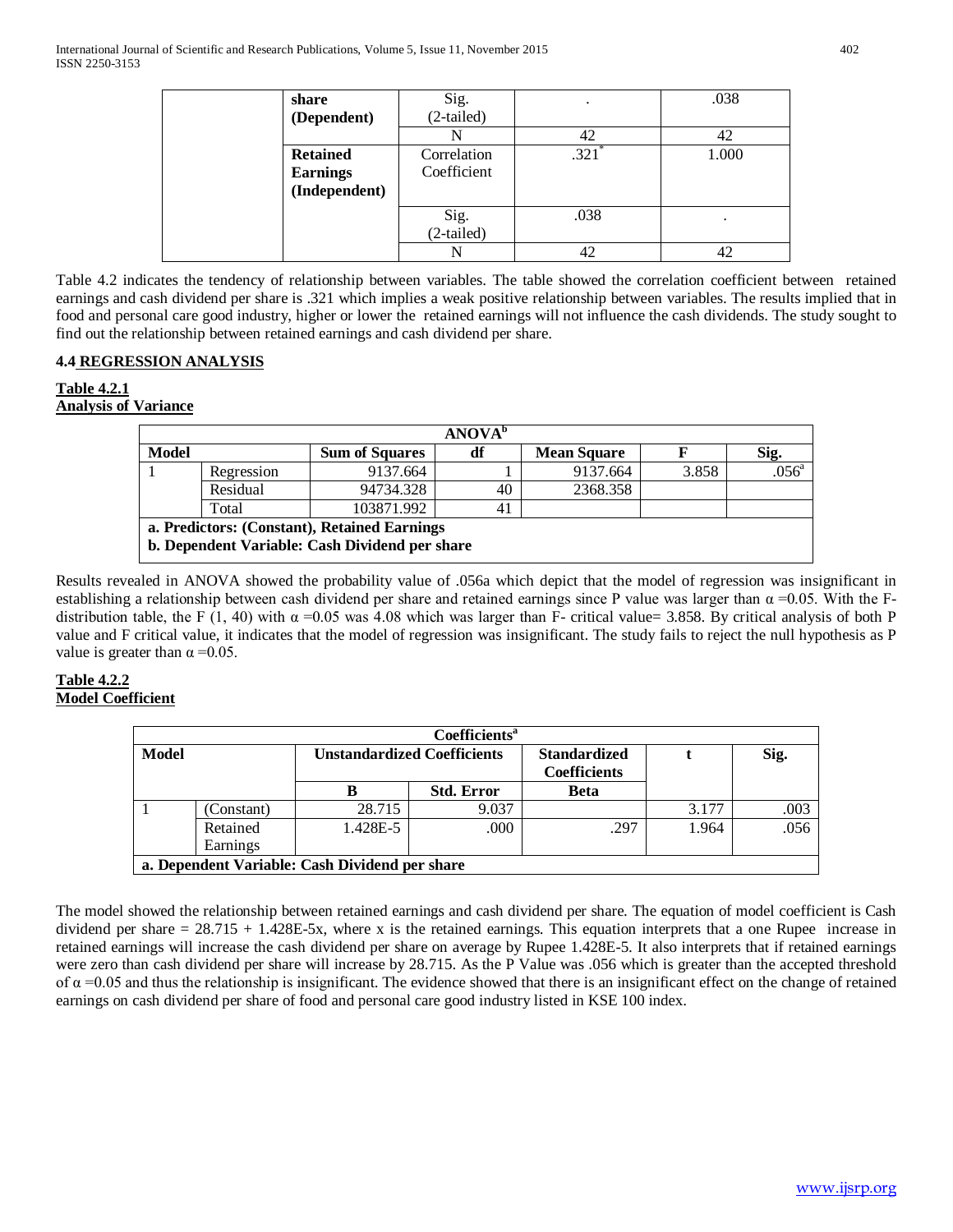|                |                                    | <b>Correlations</b>        |                                    |                                  |
|----------------|------------------------------------|----------------------------|------------------------------------|----------------------------------|
|                | Model                              |                            | <b>Retained</b><br><b>Earnings</b> | <b>Closing price of</b><br>stock |
| Spearman's rho | <b>Retained</b><br><b>Earnings</b> | Correlation<br>Coefficient | 1.000                              | $.462$ **                        |
|                | (Independent)                      | $Sig. (2-tailed)$          |                                    | .003                             |
|                |                                    | N                          | 42                                 | 40                               |
|                | <b>Closing price</b><br>of stock   | Correlation<br>Coefficient | $.462$ **                          | 1.000                            |
|                | (Dependent)                        | Sig. (2-tailed)            | .003                               |                                  |
|                |                                    | N                          | 40                                 | 40                               |

Table 4.3 indicates the tendency of relationship between variables. The above table showed the correlation coefficient between retained earnings and closing price of the stock is .462 that implies a moderate positive relationship between variables. The results implied that in food and personal care good industry, higher or lower the retained earnings of firms will moderate and positively influence the stock prices of firms. It shows that retaining the higher amount of earnings is positively increase the stock prices in food and personal care good industry listed in Karachi Stock Exchange. The study sought to find out the relationship between retained earnings and closing price of the stock.

# **Table 4.3.1 Analysis of Variance**

| <b>ANOVA</b> <sup>b</sup> |                                              |                                               |    |                    |        |                     |  |  |
|---------------------------|----------------------------------------------|-----------------------------------------------|----|--------------------|--------|---------------------|--|--|
| <b>Model</b>              |                                              | <b>Sum of Squares</b>                         | df | <b>Mean Square</b> |        | Sig.                |  |  |
|                           | Regression                                   | 9.523E7                                       |    | 9.523E7            | 11.824 | $.001^{\mathrm{a}}$ |  |  |
|                           | Residual                                     | 3.060E8                                       | 38 | 8053602.803        |        |                     |  |  |
|                           | Total                                        | 4.013E8                                       | 39 |                    |        |                     |  |  |
|                           | a. Predictors: (Constant), Retained Earnings |                                               |    |                    |        |                     |  |  |
|                           |                                              | b. Dependent Variable: Closing price of stock |    |                    |        |                     |  |  |
|                           |                                              |                                               |    |                    |        |                     |  |  |

Results revealed in ANOVA showed the probability value of .001a which depict that the model of regression was significant in establishing a relationship between stock prices and retained earnings since P value was smaller than  $\alpha$  =0.05. With the F- distribution table, the F (1, 38) with  $\alpha$  =0.05 was 4.09 which was smaller than F- critical value= 11.824. By critical analysis of both P value and F critical value, it indicates that the model of regression was significant. The study reject the null hypothesis and accepts the alternative hypothesis as P value is smaller than threshold  $\alpha = 0.05$ .

# **Table 4.3.2**

# **Model Coefficient**

|       | Coefficients <sup>a</sup>                     |                                    |                   |                     |       |      |  |  |  |
|-------|-----------------------------------------------|------------------------------------|-------------------|---------------------|-------|------|--|--|--|
| Model |                                               | <b>Unstandardized Coefficients</b> |                   | <b>Standardized</b> |       | Sig. |  |  |  |
|       |                                               |                                    |                   | <b>Coefficients</b> |       |      |  |  |  |
|       |                                               | В                                  | <b>Std. Error</b> | <b>Beta</b>         |       |      |  |  |  |
|       | (Constant)                                    | 1099.451                           | 548.985           |                     | 2.003 | .052 |  |  |  |
|       | Retained                                      | .001                               | .000              | .487                | 3.439 | .001 |  |  |  |
|       | Earnings                                      |                                    |                   |                     |       |      |  |  |  |
|       | a. Dependent Variable: Closing price of stock |                                    |                   |                     |       |      |  |  |  |

The model showed the relationship between retained earnings and stock prices. The equation of model coefficient is Stock Prices = 1099.451 + .001x, where x is the retained earnings. This equation interprets that a one Rupee increase in retained earnings will increase the stock prices on average by Rupee .001. It also interprets that if retained earnings were zero than the closing price of the stock will increase by 1099.451. As the P Value was .001 which is smaller than the accepted threshold of  $\alpha = 0.05$  and thus the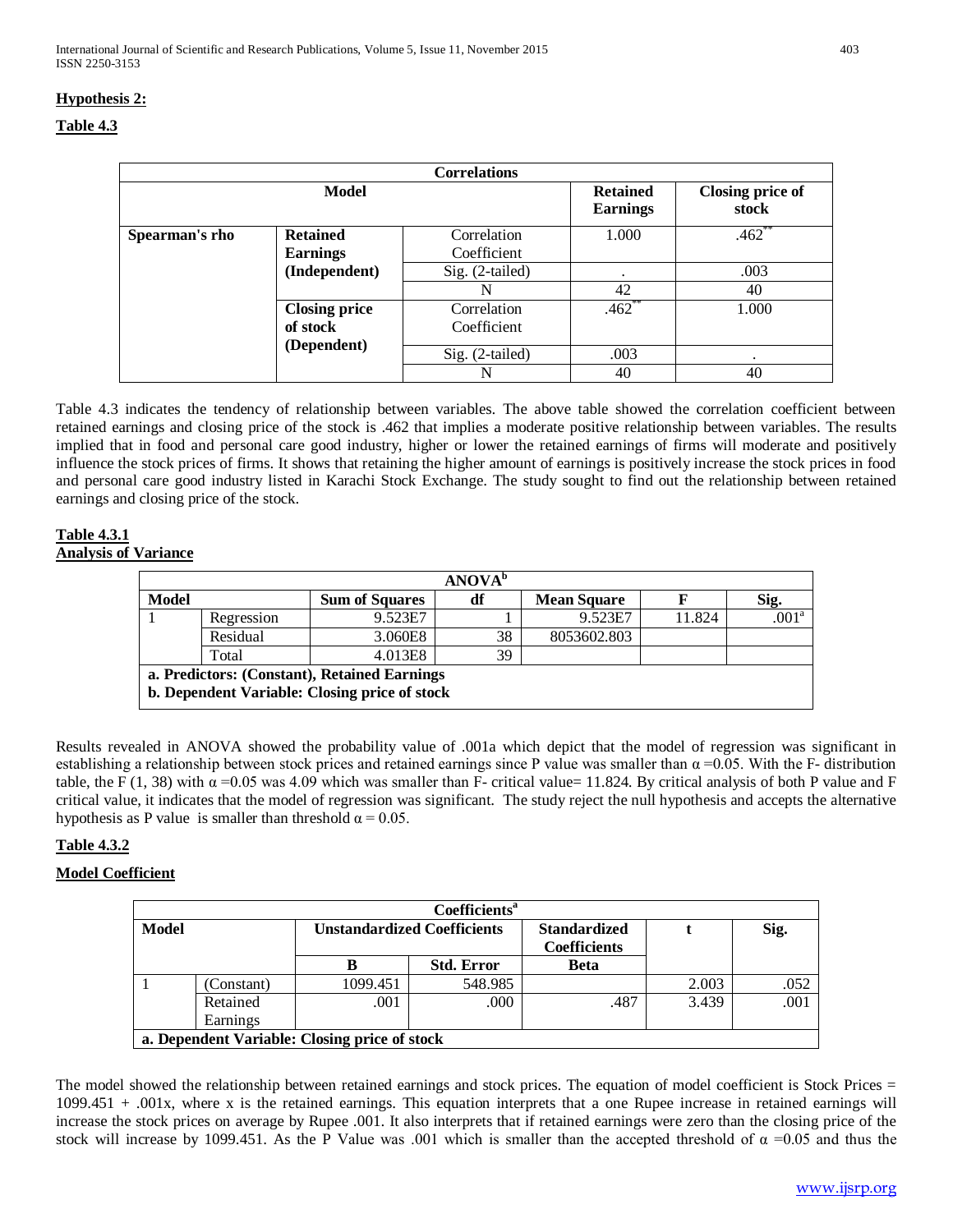relationship is significant. The evidence showed that there is a significant effect on the change of retained earnings on stock prices of food and personal care good industry listed in KSE 100 index.

# **Hypothesis 3:**

# **Table 4.4**

|            |                 | <b>Correlations</b> |                                    |                               |
|------------|-----------------|---------------------|------------------------------------|-------------------------------|
|            | Model           |                     | <b>Retained</b><br><b>Earnings</b> | Capital<br>gain/loss<br>yield |
| Spearman's | <b>Retained</b> | Correlation         | 1.000                              | .211                          |
| rho        | <b>Earnings</b> | Coefficient         |                                    |                               |
|            | (Independent)   | Sig. (2-tailed)     | ٠                                  | .179                          |
|            |                 | N                   | 42                                 | 42                            |
|            | Capital         | Correlation         | .211                               | 1.000                         |
|            | gain/loss yield | Coefficient         |                                    |                               |
|            | (Dependent)     | Sig. (2-tailed)     | .179                               | ٠                             |
|            |                 | N                   | 42                                 | 42                            |

Table 4.4 indicates the tendency of relationship between variables. The table showed the correlation coefficient between retained earnings and capital gain/loss yield is .211 that implies a weak positive relationship between variables. The results implied that in food and personal care good industry, capital gain/loss of shareholders is not influence by change in retained earnings. The study sought to find out the relationship between retained earnings and capital gain/loss yield.

# **Table 4.4.1**

# **Analysis of Variance**

|              | <b>ANOVA</b> <sup>b</sup>                                                                     |                       |    |                    |       |                   |  |  |  |
|--------------|-----------------------------------------------------------------------------------------------|-----------------------|----|--------------------|-------|-------------------|--|--|--|
| <b>Model</b> |                                                                                               | <b>Sum of Squares</b> | df | <b>Mean Square</b> |       | Sig.              |  |  |  |
|              | Regression                                                                                    | 1.536                 |    | 1.536              | 2.842 | .100 <sup>a</sup> |  |  |  |
|              | Residual                                                                                      | 19.995                | 37 | .540               |       |                   |  |  |  |
|              | Total                                                                                         | 21.530                | 38 |                    |       |                   |  |  |  |
|              | a. Predictors: (Constant), Retained Earning<br>b. Dependent Variable: Capital gain/loss yield |                       |    |                    |       |                   |  |  |  |

Results revealed in ANOVA showed the probability value of .100a which depict that the model of regression was insignificant in establishing a relationship between capital gain/loss yield and retained earnings since P value was larger than  $\alpha$  =0.05. With the Fdistribution table, the F (1, 37) with  $\alpha$  =0.05 was 4.105 which was larger than F- critical value= 2.842. By critical analysis of both P value and F critical value, it indicates that the model of regression was insignificant. The study fails to reject the null hypothesis as P value is greater than  $\alpha = 0.05$ .

# **Table 4.4.2**

#### **Model Coefficient**

|       | Coefficients <sup>a</sup> |                                                |                   |                     |       |      |  |  |  |
|-------|---------------------------|------------------------------------------------|-------------------|---------------------|-------|------|--|--|--|
| Model |                           | <b>Unstandardized Coefficients</b>             |                   | <b>Standardized</b> |       | Sig. |  |  |  |
|       |                           |                                                |                   | <b>Coefficients</b> |       |      |  |  |  |
|       |                           | в                                              | <b>Std. Error</b> | Beta                |       |      |  |  |  |
|       | (Constant)                | .272                                           | .143              |                     | 1.902 | .065 |  |  |  |
|       | Retained                  | 1.885E-7                                       | .000              | .267                | 1.686 | .100 |  |  |  |
|       | Earnings                  |                                                |                   |                     |       |      |  |  |  |
|       |                           | a. Dependent Variable: Capital gain/loss yield |                   |                     |       |      |  |  |  |

The model showed the relationship between retained earnings and capital gain/loss yield. The equation of model coefficient is Capital gain/loss yield = .272 +1.885E-7x, where x is the retained earnings. This equation interprets that a one Rupee increase in retained earnings will increase the capital gain yield on average by .001% . It also interprets that if retained earnings were zero than capital gain/loss yield will increase by .272. As the P Value was .100 which is larger than the accepted threshold of  $\alpha$  =0.05 and thus the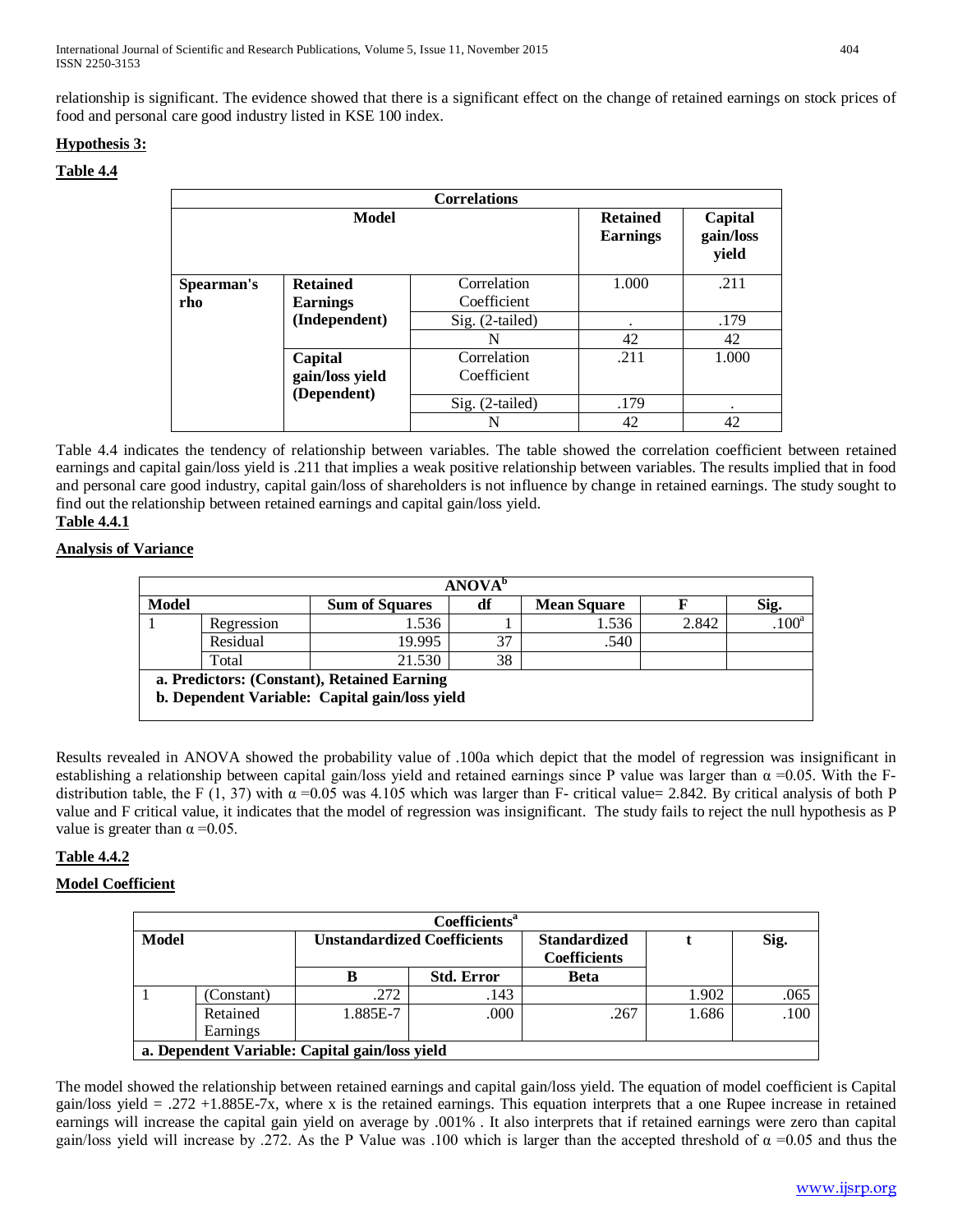relationship is insignificant. The evidence showed that there is no effect on the change of retained earnings on capital gain/ loss yield of food and personal care good industry listed in KSE 100 index.

# **FINDINGS, CONCLUSION AND RECOMMENDATIONS 5.1 Introduction**

This study posits to identify the relationship between retained earnings and stock returns of food and personal care good industry listed in Karachi Stock Exchange. The study used three sub variables of stock returns, i.e. cash dividend per share, stock prices and capital gain/loss yield and identifies their relationship with retained earnings. This chapter concludes and summarizes the overall findings of the study. It also provides recommendations and future suggestions related to the study.

# **5.2 Findings of the study**

According to Hodrick (1991), stock return considered as the performance indicator of shares at a particular time. (Khan, 2013) stated that there are two components of measuring stock performance, through stock returns, which are dividends and capital gains. The study posits to identify the relationship between retained earnings with dividends, stock prices and capital gain/loss yield.

Table 4.2.1 showed that the relationship between retained earnings and cash dividend per share is weak positive and insignificant. It implied that in food and personal care good industry change in retained earnings will not affect the amount of cash dividends. The main reason behind the insignificance of the relationship that most of the firms in food and personal care good industry are not paying dividend and few firms paying stock dividends rather than cash dividends and few firms growth firms pays cash dividends more than their net income. The study fails to reject the null hypothesis, as the P value is greater than Alpha, which concludes an insignificant relationship between retained earnings and cash dividend per share.

Table 4.3.1 showed that the relationship between retained earnings and share price is moderate positive and significant. It implied that in food and personal care good industry change in retained earnings positively affect the share prices. The study rejects the null hypothesis, as the P value is smaller than Alpha, which concludes a significant relationship between retained earnings and stock prices. The results implied that those firms showed higher retained earnings could result a higher closing stock price, whereas those firms showed lower retained earnings can result lower closing stock prices. The study results in line with Kumar and Hundal (1986) and Beisland (2014), Muhammad Ali, T. (2012), Joshi, R. (2012), Friend and Puckett (1964); Naamon (1989); Nishat (1992), Pradhan (2003); and Khan (2009) while contradicts with Harkavy (1953).

Table 4.4.1 showed that the relationship between retained earnings and capital gain/loss yield is weak positive and insignificant. It implied that in food and personal care good industry change in retained earnings will not affect the capital gain/loss yield. The study fails to reject the null hypothesis as the P value is greater than Alpha which conclude an insignificant relationship between retained earnings and capital gain/loss yield.

#### **5.3 Conclusion**

The study sought to establish the relationship between retained earnings and stock returns. The study used three sub variables of stock returns, i.e. cash dividend per share, stock prices and capital gain/loss yield. The study was conducted on 7 companies of food and personal care good industry listed in Karachi Stock Exchange during the period of 2009-2014. The study used linear regression and Spearman's correlation analysis and used IBM SPSS version 19 to find out the relationship among variables.

The study establishes very weak and insignificant relationship between retained earnings with cash dividends and capital gain/loss yield while found a moderate positive and significant relationship between retained earnings and stock prices. (Khan, 2013) stated that there are two components of measuring stock performance, through stock returns, which are dividends and capital gains. By adding capital gain yield and dividend yield, i.e. cash dividend divided by stock prices, the study found a weak relationship between retained earnings and stock returns.

Evidence from the study contradicts with the conclusion of Campbell (2012) who stated that retained earnings improved dividends and capital gains by a return back in equity shares. The study also contradicts with the conclusion of Khan (2013) who proved that in Pakistan textile industry, change in retained earnings will affect the stock returns. The study's conclusion is in line with Thuranira, M. G. (2014) who found a weak and insignificant relationship between retained earnings and stock returns. Retained earnings and its impact on stock return is an untapped area of finance and especially in Pakistan. However, due to difference in markets the divergency in the research findings might be raised.

#### **5.4 Policy Recommendations**

The study has found a weak and insignificant relationship between retained earnings with cash dividends and capital gain/loss and found a moderate positive and significant relationship between retained earnings and stock prices. Evidence from the study has suggested that companies should not retain huge amounts of earnings as it is not contributing to increase stock returns and is not enhancing shareholder's wealth.

The study suggests that managers should try to pay huge amount of dividends as retention of earnings do not contribute in enhancing the stock returns.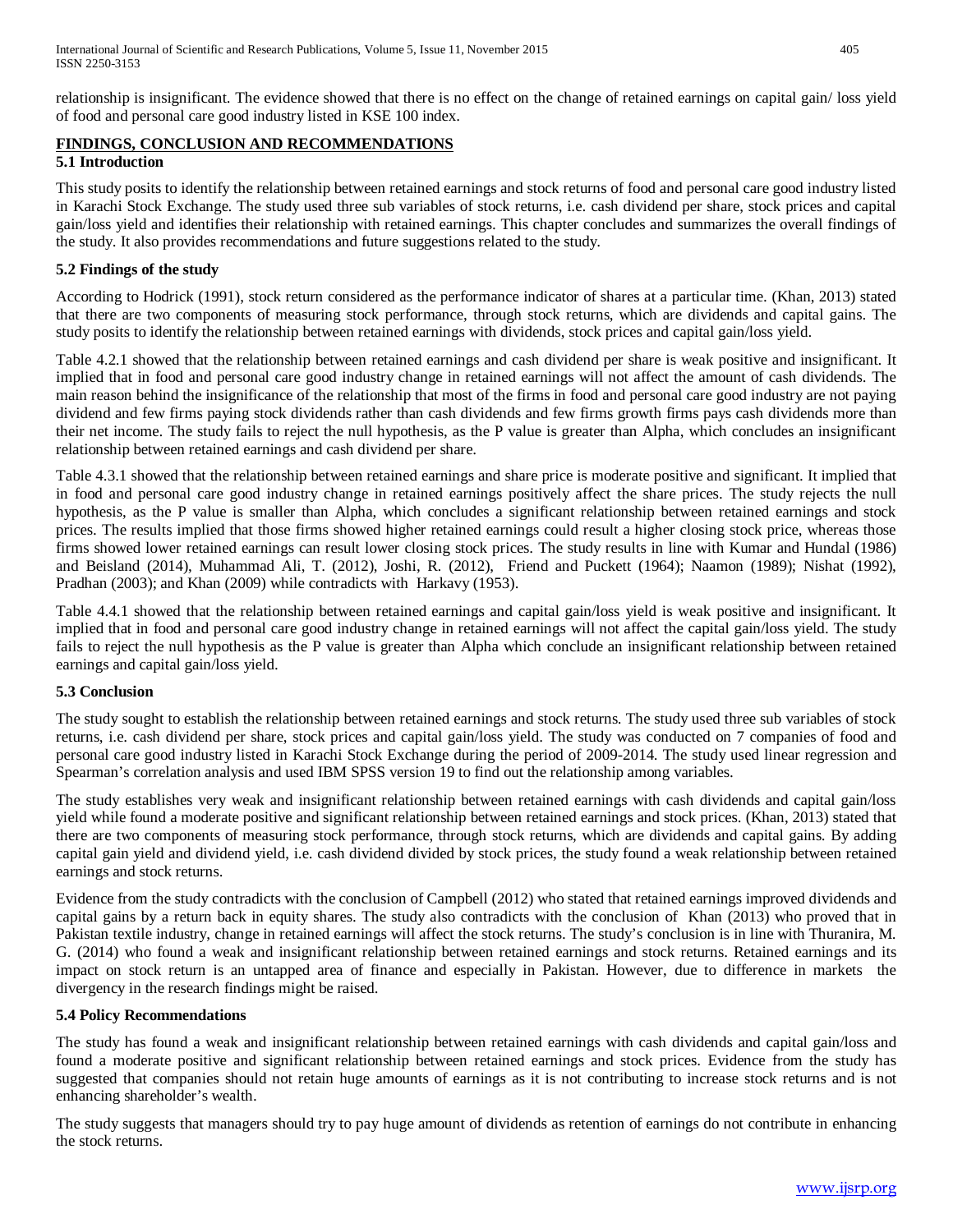Also the study suggested that corporate managers should prudently distribute and retain company's income. Managers should conduct critical analysis of all existing projects and only then retain earnings when they found growth opportunities and positive (NPV) projects.

Furthermore, corporate managers should not use retained earnings for operations and related functions. Retained earnings should only be used for investment purposes as investment projects provide higher returns than operations.

From an investor perspective, the study recommends that investors should invest their money in high paying dividends rather than relying on future returns.

From a regulator's perspective, the study suggested that regulators of the capital markets should apply or make strict rules and regulations that restrict companies to retain earnings on a certain level. The regulators also forced organizations to make policies which increase shareholder's wealth.

#### **5.6 Suggestions for Further Studies**

This study suggested that retained earnings and its impact on stock returns is still an untapped area of finance and further research should be performed on this topic because there is a chance that retained earnings might be enhanced future returns if they invested in positive NPV projects.

This study has already found the impact of retained earnings on dividends, capital gain/loss yield and stock prices, but further studies should be conducted on retained earnings and its impact on future shareholder equity or stock dividend amounts.

Furthermore, the researcher suggests that comparative study should be conducted to identify that in other markets, whether the retained earnings has same effect on stock returns or else. Results from these studies are helpful in comparison and it provides a real facts about the reliability of the relationship between variables.

This study has conducted on few companies of a particular sector so the researcher recommends that further more study should be conducted on various sectors of different markets.

#### **REFERENCES**

- [1] Ajanthan, A. (2013). The relationship between dividend payout and firm profitability: a study of listed hotels and restaurant companies in Sri Lanka.*International Journal of Scientific and Research Publications*, *3*(6), 1.
- [2] Al Troudi, W. (2013). Cash dividends, retained earnings and stock prices: Evidence from Jordan. *Interdisciplinary Journal of Contemporary Research in Business*, *4*(12), 585.
- [3] Arnott, R. D., & Asness, C. S. (2003). Surprise! Higher dividends= higher earnings growth. *Financial Analysts Journal*, *59*(1), 70-87.
- [4] Bae, S. C., & Duvall, G. J. (1996). An empirical analysis of market and industry factors in stock returns of US aerospace industry. *Journal of Financial and Strategic Decisions*, *9*(2), 85-94.
- [5] Beisland, L. A. (2014). The Effects of Earnings Variables on Stock Returns among Public Companies in Norway: A Multiple Regression Analysis. International Journal of Management, 28(3).
- [6] Chughtai, A. R., Azeem, A., & Ali, S. (2014). Determining the Impact of Dividends, Earnings, Invested Capital and Retained Earnings on Stock Prices in Pakistan: An Empirical Study. *International Journal of Financial Management*,*4*(1).
- [7] Essays, UK. (November 2013). Impact Of Retained Earnings On Share Price. Retrieved from http://www.ukessays.com/dissertation/examples/finance/impact-ofretained-earnings-on-share-price.php?cref=1
- [8] Friend, I. and Puckett, M. (1964), Dividends and stock prices, American Economic Review, Vol. 54, Issue 5, pp. 656-682
- [9] Griffith, A. (2007). *SPSS for Dummies*. John Wiley & Sons.
- [10] Harkavy, O. (1953), The relation between retained earnings and common stock prices for large listed corporations, Journal of Finance, Vol. 8, Issue, 3, pp. 283-297.
- [11] Joshi, R. (2012). Effects of dividends on Stock prices in Nepal. *NRB Economic Review*, *24*(2), 61-75.
- [12] Khan, A. B., & Zulfiqar, A. S. (2012). The Impact of Retained and Distributed Earnings on Future Profitability and Stock Returns in Pakistan. *International Research Journal of Finance and Economics*, (84).
- [13] Khan, S. H. (2009). Determinants of share price movements in Bangladesh: Dividends and retained earnings. *Applied Financial Economics*, *6*, 175-188.
- [14] Kumar and Hundal (1986). Stock Market Integration Examining Linkages between India and Selected Asian Markets, Foreign Trade Review, 45, 3-18
- [15] Lincoln, K. (2014, August 14th). Relevance and Irrelevance Theories of Dividend. Retrieved from Make Mone Note
- [16] Masum, A. A. (2014). Dividend Policy and Its Impact on Stock Price–A Study on Commercial Banks Listed in Dhaka Stock Exchange. *Global Disclosure of Economics and Business*, *3*(1), 9-17.
- [17] Miller, H. M., & Modigliani, F. (1961). Dividend Policy, Growth, and the Valuation of Shares. The Journal of Business, 34(4), 411-33.
- [18] Muhammad Ali, T. (2012). Impact Of Retained Earnings On The Maximization Of Firm Value And Shareholders Wealth (Doctoral dissertation, Foundation University, Islamabad).
- [19] Mulama, L. W. (2014). The determinants of retained earnings in companies listed at Nairobi securities exchange (Doctoral dissertation, University of Nairobi).
- [20] Naamon, H. (1989), Dividend policy and its impact on the stock price in the industrial public shareholding companies listed on the Amman Financial Market, MA thesis, the University of Jordan, Amman, Jordan.
- [21] Nazir, M. S., & Abdullah, M. M. N. (2012). How Dividend Policy Affects Volatility of Stock Prices of Financial Sector Firms of Pakistan.
- [22] Nishat, M., & Irfan, C. M. (2004). Dividend policy and stock price volatility in pakistan. In *PIDE-19th Annual General Meeting and Conference* (pp. 13-15).
- [23] Ouma, O. P. (2012). The relationship between dividend payout and firm performance: a study of listed companies in Kenya. *European scientific journal*,*8*(9).